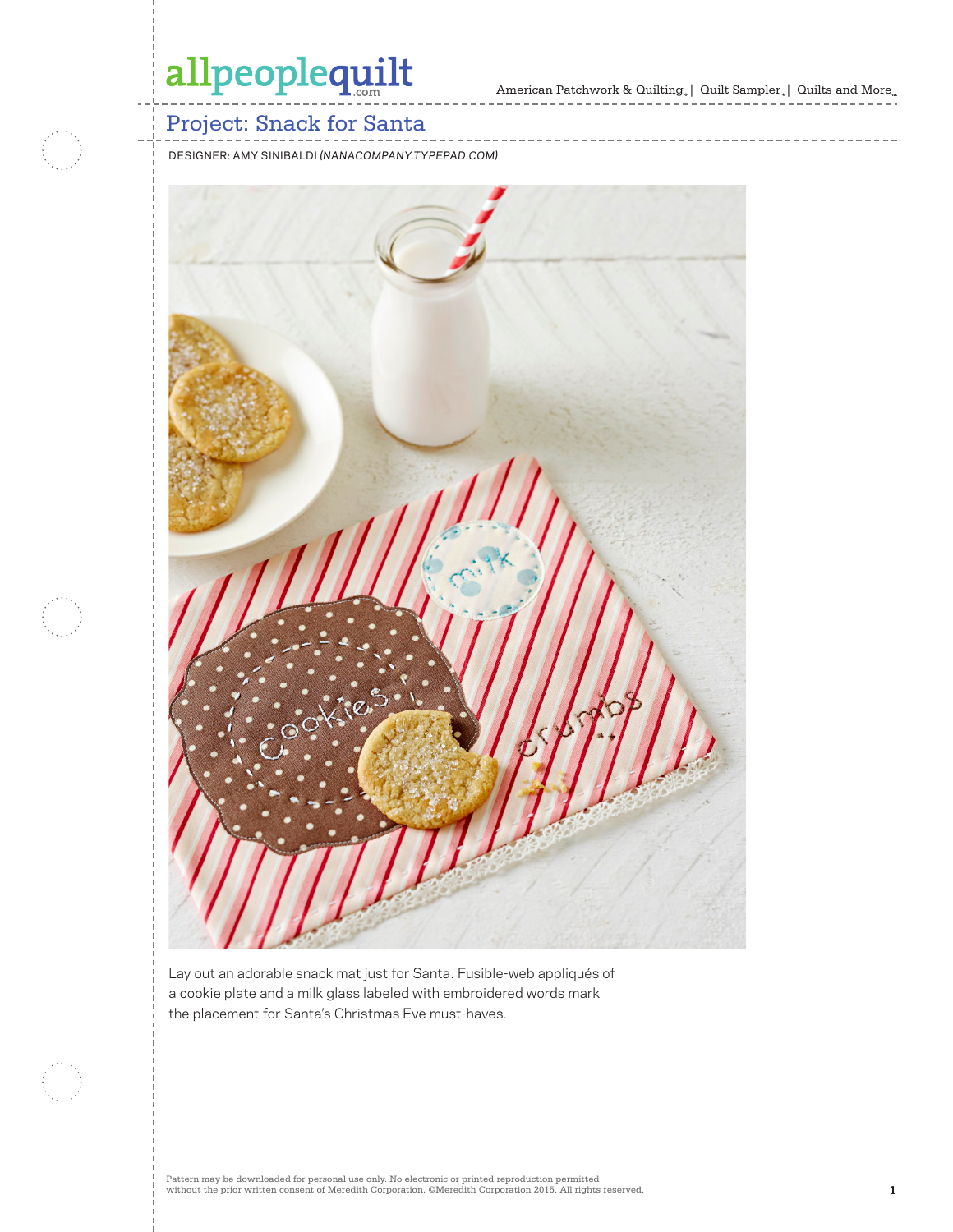#### Project: Snack for Santa

#### **Materials**

- **•** 8" square of brown polka dot
- **•** 4" square of light blue polka dot
- 1⁄<sub>3</sub> yard of red-and-pink stripe
- **•** Fusible web
- 10<sup>3</sup>⁄4"-length of 1"-wide lace trim
- 10<sup>3</sup>⁄4×8½<sup>"</sup> piece of batting
- **•** Sewing needle and thread
- **•** Transfer paper
- **•** Old ballpoint pen or stylus
- **•** Embroidery floss: ecru, light blue, brown

#### Finished size: 101/4×8"

Measurements include 1/4" seam allowances. Sew with right sides together unless otherwise stated.

### Cut Fabrics

Trace cookie pattern (*page 4*) onto paper side of fusible web-backed brown polka dot; cut out. Trace milk pattern (*page 4*) onto paper side of fusible web-backed light blue polka dot; cut out. With the fusible side down, press fusible web onto back side of each polka-dot print.

**From red-and-pink stripe, cut:** ■ 2-10<sup>3</sup>⁄4×8<sup>1</sup>/<sub>2</sub>" rectangles

#### Assemble Snack Mat

- 1. Referring to Appliqué Placement Diagram, arrange cookie plate and milk glass appliqué shapes on one red-and-pink stripe rectangle. Remove paper backings and press the shapes.
- 2. With right sides together and raw edges aligned, place lace trim along one long edge of the remaining 103⁄4×81⁄2" red-andpink stripe rectangle from Step 2. Fold the trim ends under  $\frac{1}{4}$ " and pin lace in place (Diagram 1).
- **3.** With right sides together, layer red-and-pink stripe 103⁄4×81⁄2" rectangles. Place batting on top. Sew pieces together, leaving a 3" opening along one side. Turn right side out; slip-stitch opening closed.
- 4. Topstitch the cookie plate and the milk glass. Stop stitching in the exact spot where you began topstitching, and pull the thread tails to the back of the mat. Tie the tails in a big knot, then thread the tails onto a sewing needle. Insert the needle into the mat, and pull the knot into the mat, burying the knot and thread tails in the batting.
- **5.** To transfer designs and words to be embroidered, place the mat on a hard surface, and place transfer paper on desired area with the transfer side down. Place pattern on top of the transfer paper. Using an old ballpoint pen or stylus, trace the pattern to transfer the design to be embroidered to the fabric.
- **6.** Using a running stitch and ecru embroidery floss, stitch the circle on the cookie plate appliqué. Backstitch the word cookies inside the circle, and stitch a small cross-stitch for the dot on the letter i.
- 7. Using a running stitch and light blue embroidery floss, stitch the circle on the milk glass appliqué. Backstitch the word milk inside the circle.
- 8. Backstitch the word crumbs on the lower right-hand corner of the mat with brown embroidery floss. Add two small crossstitches for crumbs.

**9.** Stitch a running stitch line approximately 3⁄8" from the lace edge of the mat. Bury the knot at the end of the stitching as in Step 6.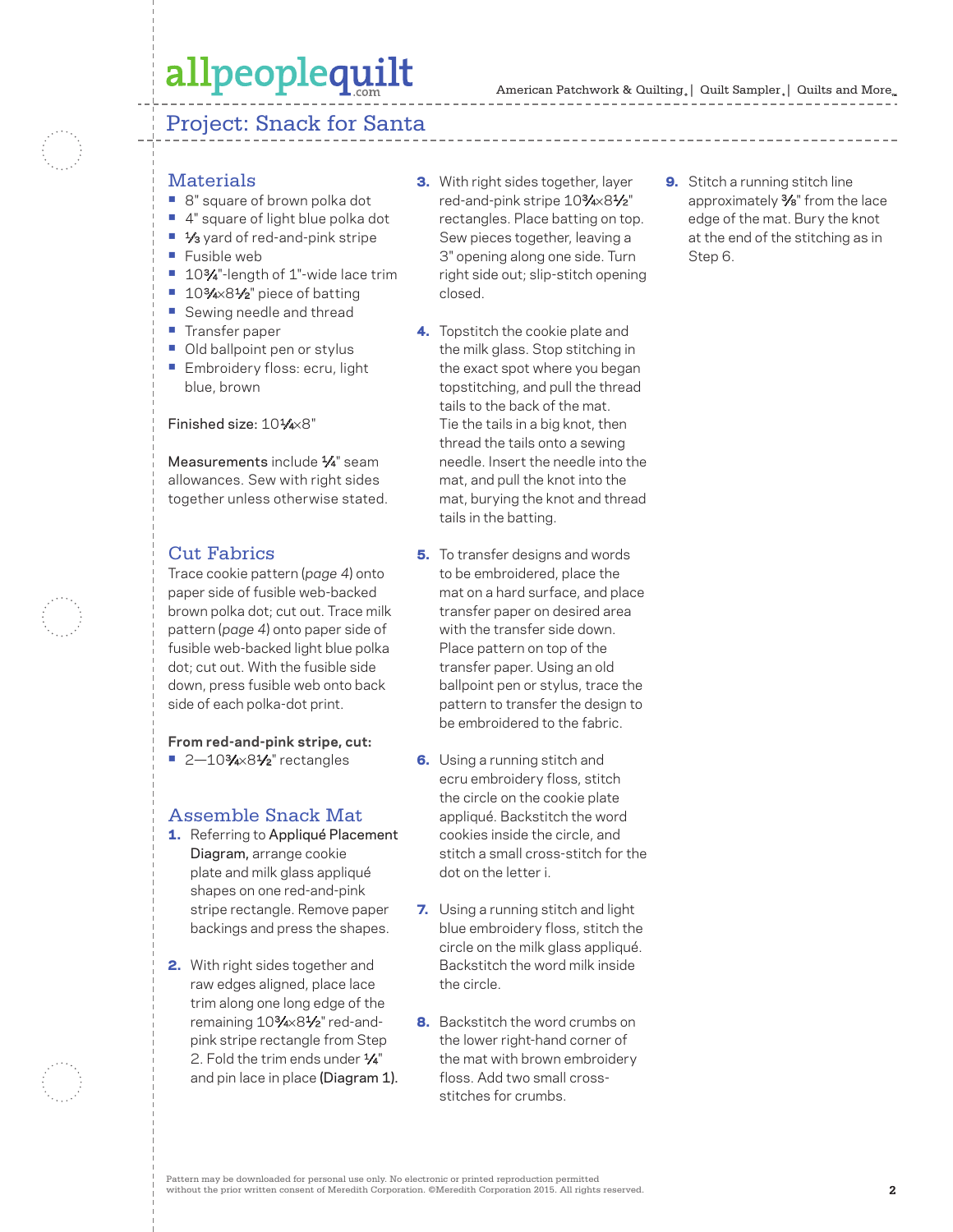American Patchwork & Quilting,  $|$  Quilt Sampler,  $|$  Quilts and More $_{\textrm{\tiny{m}}}$ --------------- $- - - - -$ 

 $- -$ 

---------------

### Project: Snack for Santa



DIAGRAM 1



APPLIQUÉ PLACEMENT DIAGRAM